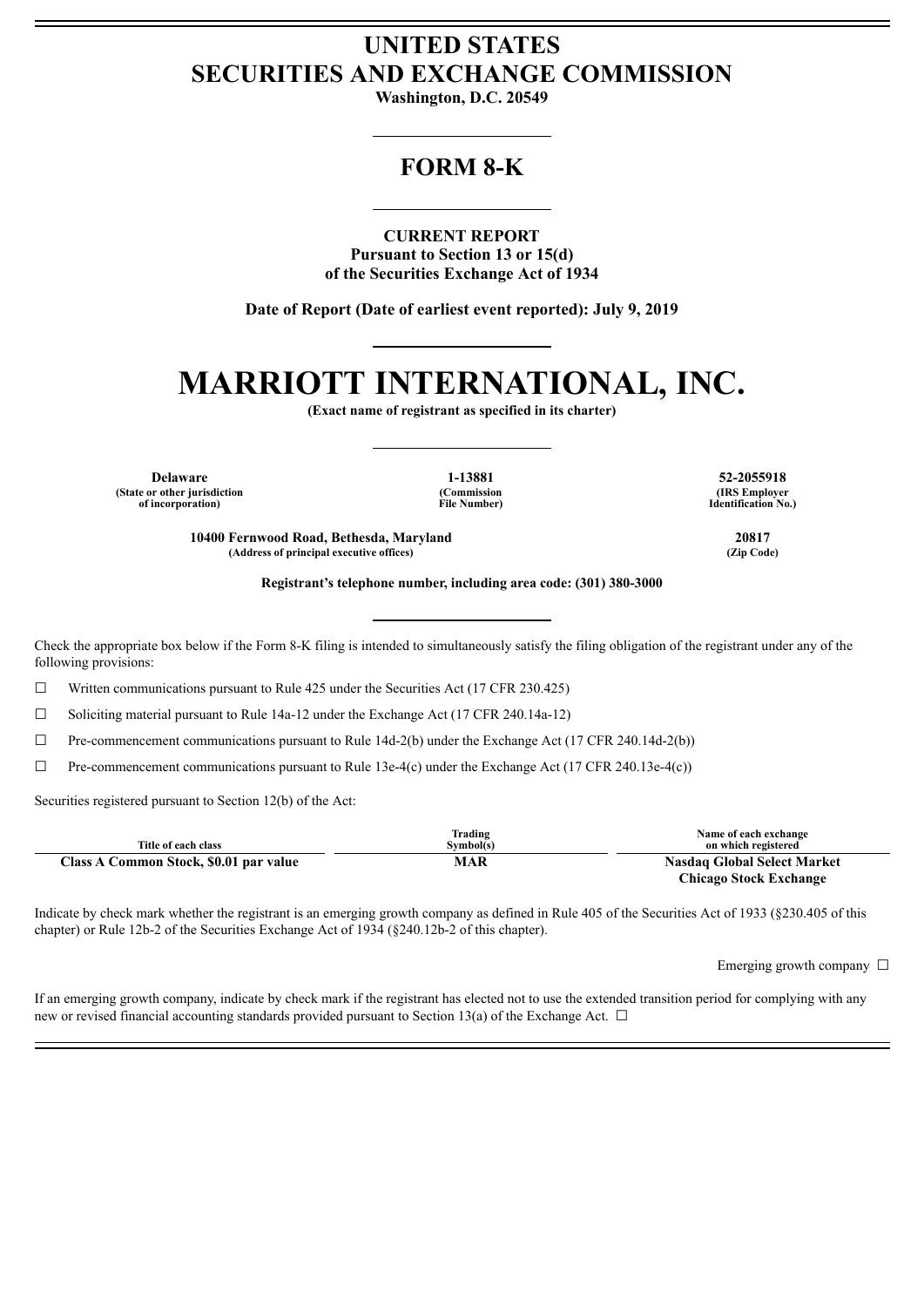#### **Item 7.01. Regulation FD Disclosure.**

Marriott International, Inc. (the "Company") issued a press release on July 9, 2019 addressing a notification by the Information Commissioner's Office in the United Kingdom related to the Starwood reservation database security incident announced by the Company on November 30, 2018.

A copy of the Company's press release is attached as Exhibit 99.1 and is incorporated by reference.

The information in this Form 8-K, including Exhibit 99.1, is being furnished and shall not be deemed incorporated by reference into any other filing with the Securities and Exchange Commission.

#### **Item 9.01. Financial Statements and Exhibits.**

(d) Exhibits. The following exhibit is furnished with this report:

99.1 Press release issued on July 9, 2019 addressing a notification by the Information [Commissioner's](#page-3-0) Office in the United Kingdom.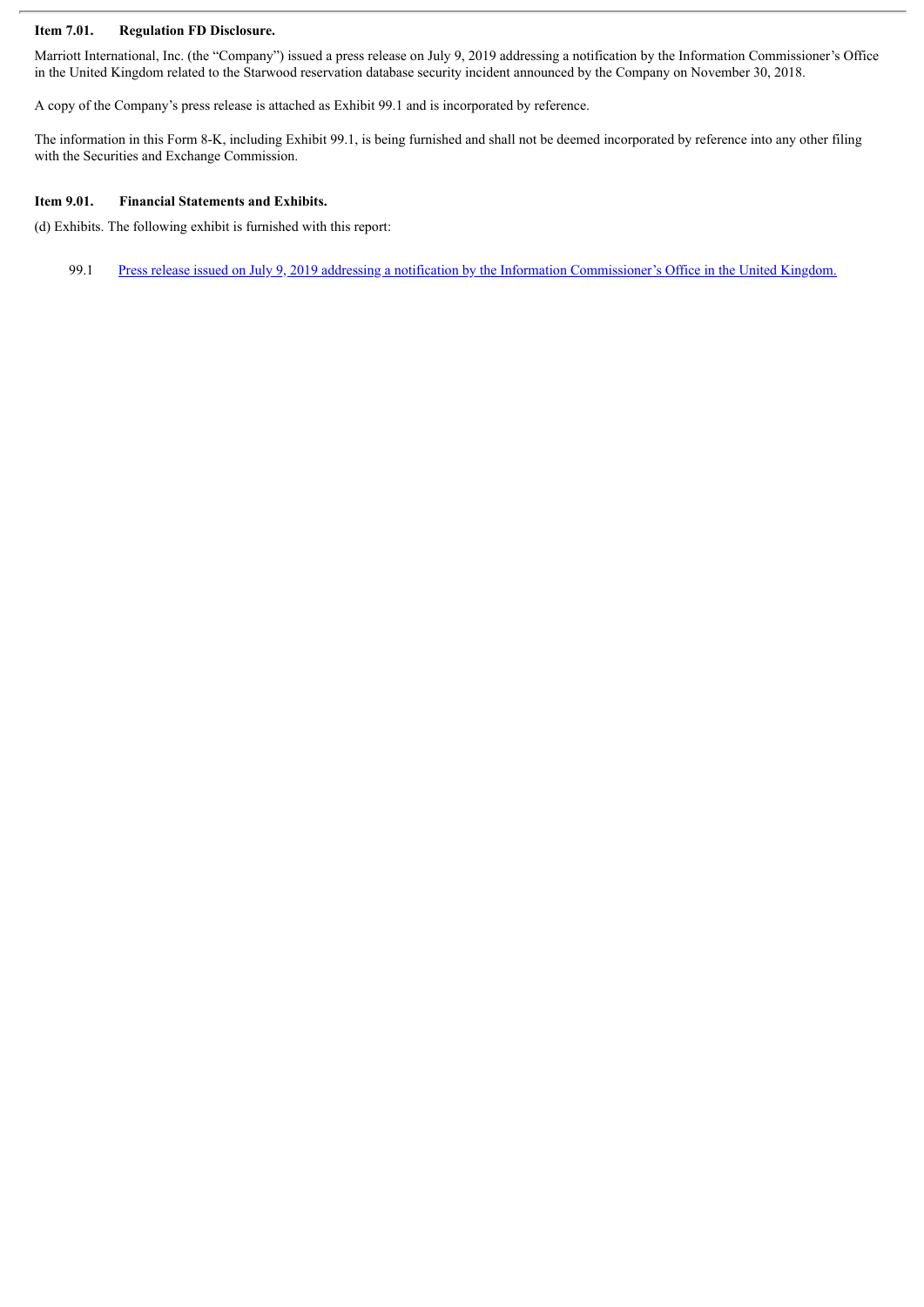**SIGNATURES**

Pursuant to the requirements of the Securities Exchange Act of 1934, the registrant has duly caused this report to be signed on its behalf by the undersigned hereunto duly authorized.

#### Date: July 9, 2019 **MARRIOTT INTERNATIONAL, INC.**

By: /s/ Rena Hozore Reiss

Rena Hozore Reiss Executive Vice President and General Counsel